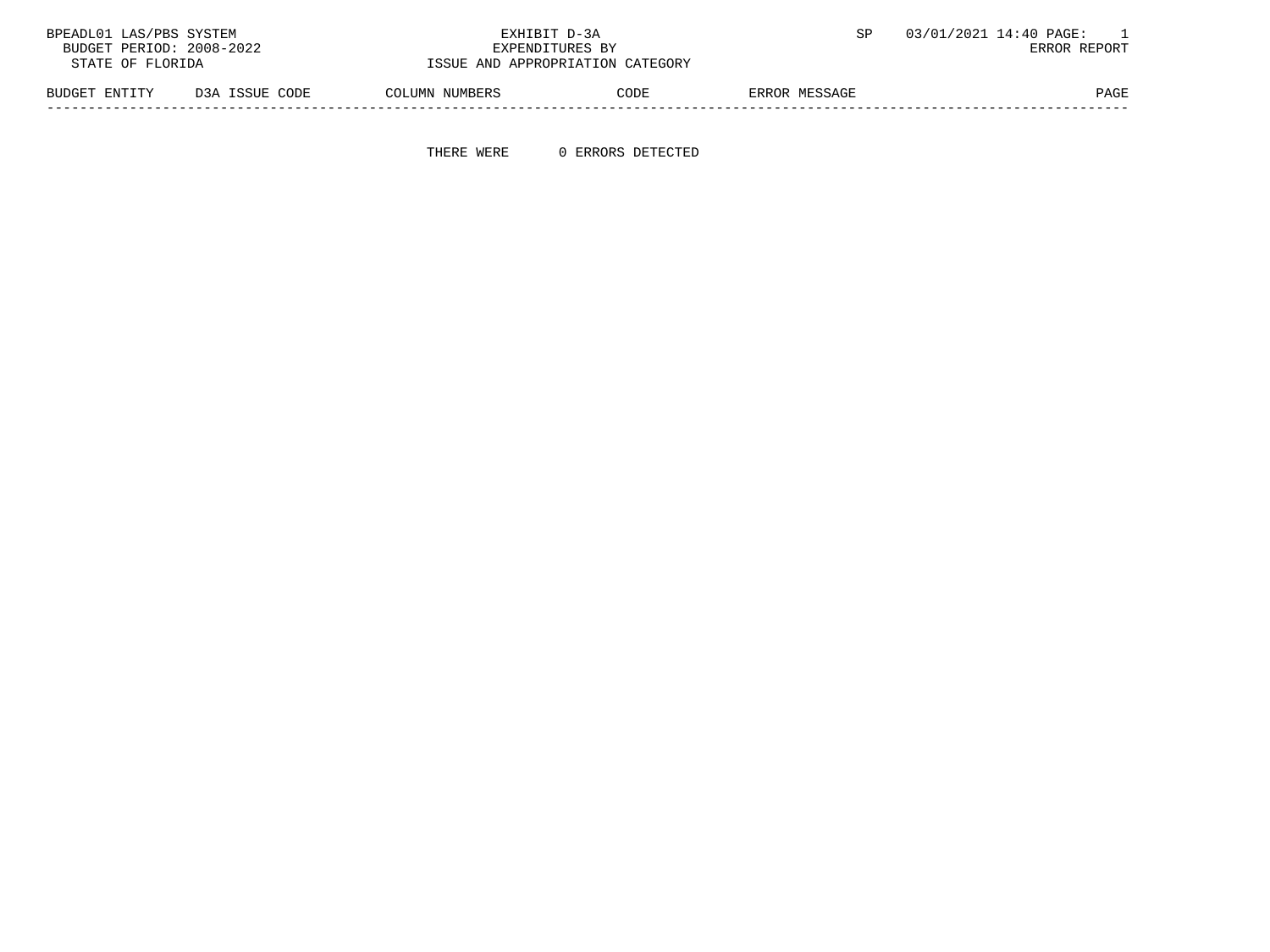| STATE OF FLORIDA                                                                                                                                                                                                        | ISSUE AND APPROPRIATION CATEGORY                                                      |                                                                    |
|-------------------------------------------------------------------------------------------------------------------------------------------------------------------------------------------------------------------------|---------------------------------------------------------------------------------------|--------------------------------------------------------------------|
|                                                                                                                                                                                                                         | COL A14-A12<br>AGY AMD REQ<br>FY 2021-22<br>OVER (UNDER)<br>AGY FIN REQ<br>FY 2021-22 |                                                                    |
|                                                                                                                                                                                                                         | AMOUNT<br><b>POS</b>                                                                  | CODES                                                              |
| HIWAY SAFETY/MTR VEH, DEPT<br>PGM: FLA HIGHWAY PATROL<br>HIGHWAY SAFETY<br>PUBLIC PROTECTION<br>LAW ENFORCEMENT<br>INTRA-AGENCY REORGANIZATIONS<br>TRANSFER FHP/CVE RADIO MAINTENANCE<br>CONTRACT FUNDS FOR RADIO LEASE |                                                                                       | 76000000<br>76100000<br>76100100<br>12<br>1202.00.00.00<br>1800000 |
| CONTRACT - ADD<br>SPECIAL CATEGORIES                                                                                                                                                                                    |                                                                                       | 1801430<br>100000                                                  |
| DEFERRED-PAY COM CONTRACTS                                                                                                                                                                                              |                                                                                       | 105280                                                             |
| HIGHWAY SAFETY OPER TF<br>-STATE                                                                                                                                                                                        | 763,855                                                                               | 2009 1                                                             |
|                                                                                                                                                                                                                         |                                                                                       |                                                                    |
|                                                                                                                                                                                                                         |                                                                                       |                                                                    |

AMENDED 2021-22 NARRATIVE AFTER FEBRUARY 10, 2021

Long-range Program Plan Approved Activity: Enforcement of Traffic Laws

Transfer FHP Radio Maintenance Contract Funds for the Radio Lease Contract - Add

 The Department of Highway Safety and Motor Vehicles (department) is requesting the realignment of \$763,855 for recurring radio maintenance in the Florida Highway Patrol, Communication Systems category to the Deferred -Payment Commodity Contracts category. This will allow the department to use funds previously used for radio maintenance in Fiscal Year 2020-21 towards a requested radio lease for the replacement of Land Mobile Radio (LMR) equipment in the department's original legislative budget request (Issue 6002500). See Issue 1801430 for the Deduct.

 Summary: This realignment allows the department to reduce the amount originally requested for the replacement of Land Mobile Radio (LMR) equipment in the Florida Highway Patrol budget entity by \$763,855. \*\*\*\*\*\*\*\*\*\*\*\*\*\*\*\*\*\*\*\*\*\*\*\*\*\*\*\*\*\*\*\*\*\*\*\*\*\*\*\*\*\*\*\*\*\*\*\*\*\*\*\*\*\*\*\*\*\*\*\*\*\*\*\*\*\*\*\*\*\*\*\*\*\*\*\*\*\*\*\*\*\*\*\*\*\*\*\*\*\*\*\*\*\*\*\*\*\*\*\*\*\*\*\*\*\*\*\*\*\*\*\*\*\*\*\*\*\*\*\*\*\*\*\*\*\*\*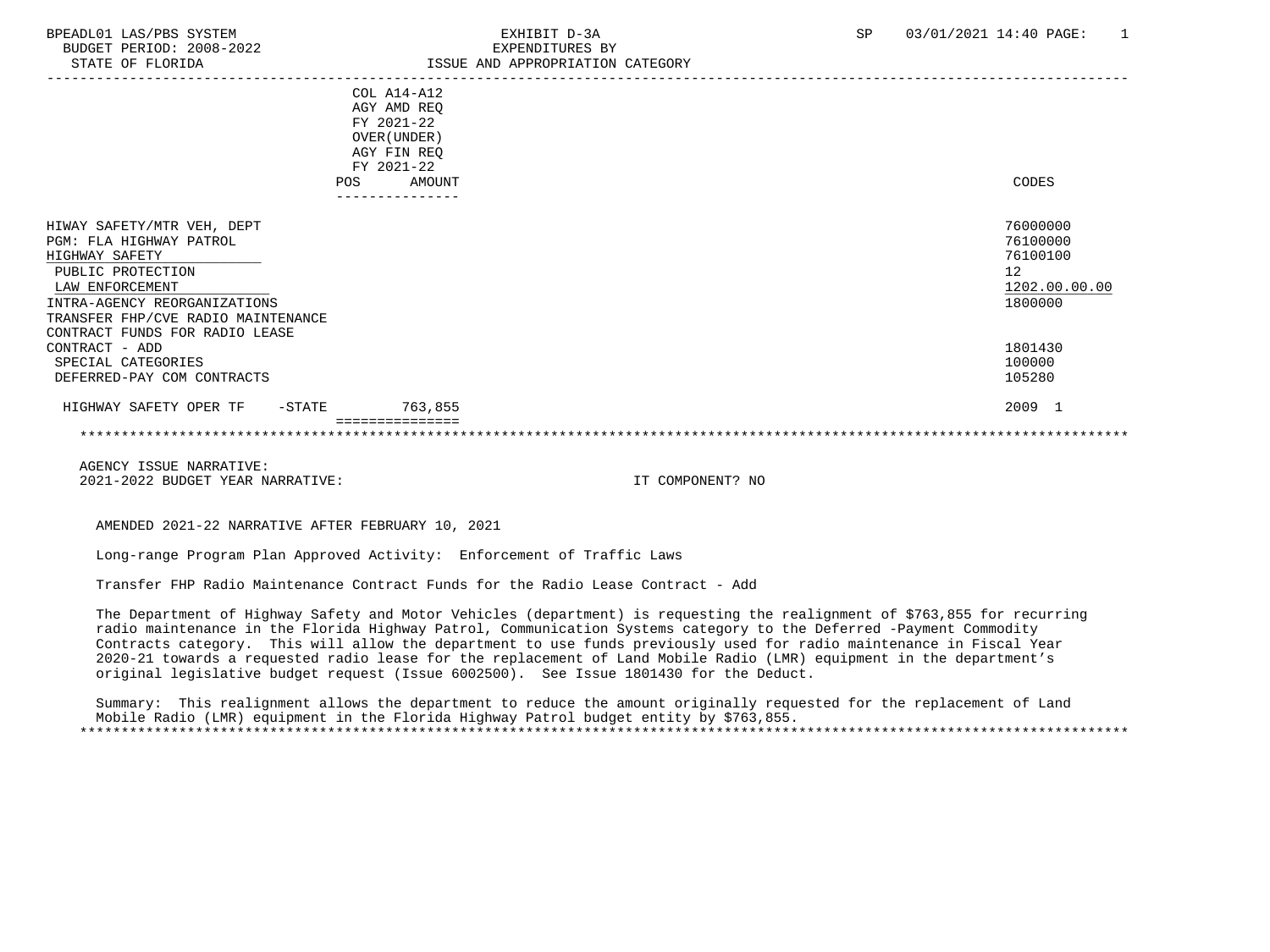| STATE OF FLORIDA                                                                                                                                                                                                         | ISSUE AND APPROPRIATION CATEGORY                                                      |                                                                    |
|--------------------------------------------------------------------------------------------------------------------------------------------------------------------------------------------------------------------------|---------------------------------------------------------------------------------------|--------------------------------------------------------------------|
|                                                                                                                                                                                                                          | COL A14-A12<br>AGY AMD REQ<br>FY 2021-22<br>OVER (UNDER)<br>AGY FIN REQ<br>FY 2021-22 |                                                                    |
|                                                                                                                                                                                                                          | POS<br>AMOUNT<br>---------------                                                      | CODES                                                              |
| HIWAY SAFETY/MTR VEH, DEPT<br>PGM: FLA HIGHWAY PATROL<br>HIGHWAY SAFETY<br>PUBLIC PROTECTION<br>LAW ENFORCEMENT<br>INTRA-AGENCY REORGANIZATIONS<br>TRANSFER FHP/CVE RADIO MAINTENANCE<br>CONTRACTS FUNDS FOR RADIO LEASE |                                                                                       | 76000000<br>76100000<br>76100100<br>12<br>1202.00.00.00<br>1800000 |
| CONTRACT - DEDUCT<br>SPECIAL CATEGORIES<br>FHP COMMUNICATION SYSTEMS                                                                                                                                                     |                                                                                       | 1801440<br>100000<br>100112                                        |
| HIGHWAY SAFETY OPER TF<br>$-$ STATE                                                                                                                                                                                      | $763,855-$                                                                            | 2009 1                                                             |
|                                                                                                                                                                                                                          | ===============                                                                       |                                                                    |

AMENDED 2021-22 NARRATIVE AFTER FEBRUARY 1, 2021

Long-range Program Plan Approved Activity: Enforcement of Traffic Laws

Transfer FHP Radio Maintenance Contract Funds for the Radio Lease Contract - Deduct

 The Department of Highway Safety and Motor Vehicles (department) is requesting the realignment of \$763,855 for recurring radio maintenance in the Florida Highway Patrol, Communication Systems category to the Deferred -Payment Commodity Contracts category. This will allow the department to use funds previously used for radio maintenance in Fiscal Year 2020-21 towards a requested radio lease for the replacement of Land Mobile Radio (LMR) equipment in the department's original legislative budget request (Issue 6002500). See Issue 1801430 for the Add.

 Summary: This realignment allows the department to reduce the amount originally requested for the replacement of Land Mobile Radio (LMR) equipment in the Florida Highway Patrol budget entity by \$763,855. \*\*\*\*\*\*\*\*\*\*\*\*\*\*\*\*\*\*\*\*\*\*\*\*\*\*\*\*\*\*\*\*\*\*\*\*\*\*\*\*\*\*\*\*\*\*\*\*\*\*\*\*\*\*\*\*\*\*\*\*\*\*\*\*\*\*\*\*\*\*\*\*\*\*\*\*\*\*\*\*\*\*\*\*\*\*\*\*\*\*\*\*\*\*\*\*\*\*\*\*\*\*\*\*\*\*\*\*\*\*\*\*\*\*\*\*\*\*\*\*\*\*\*\*\*\*\*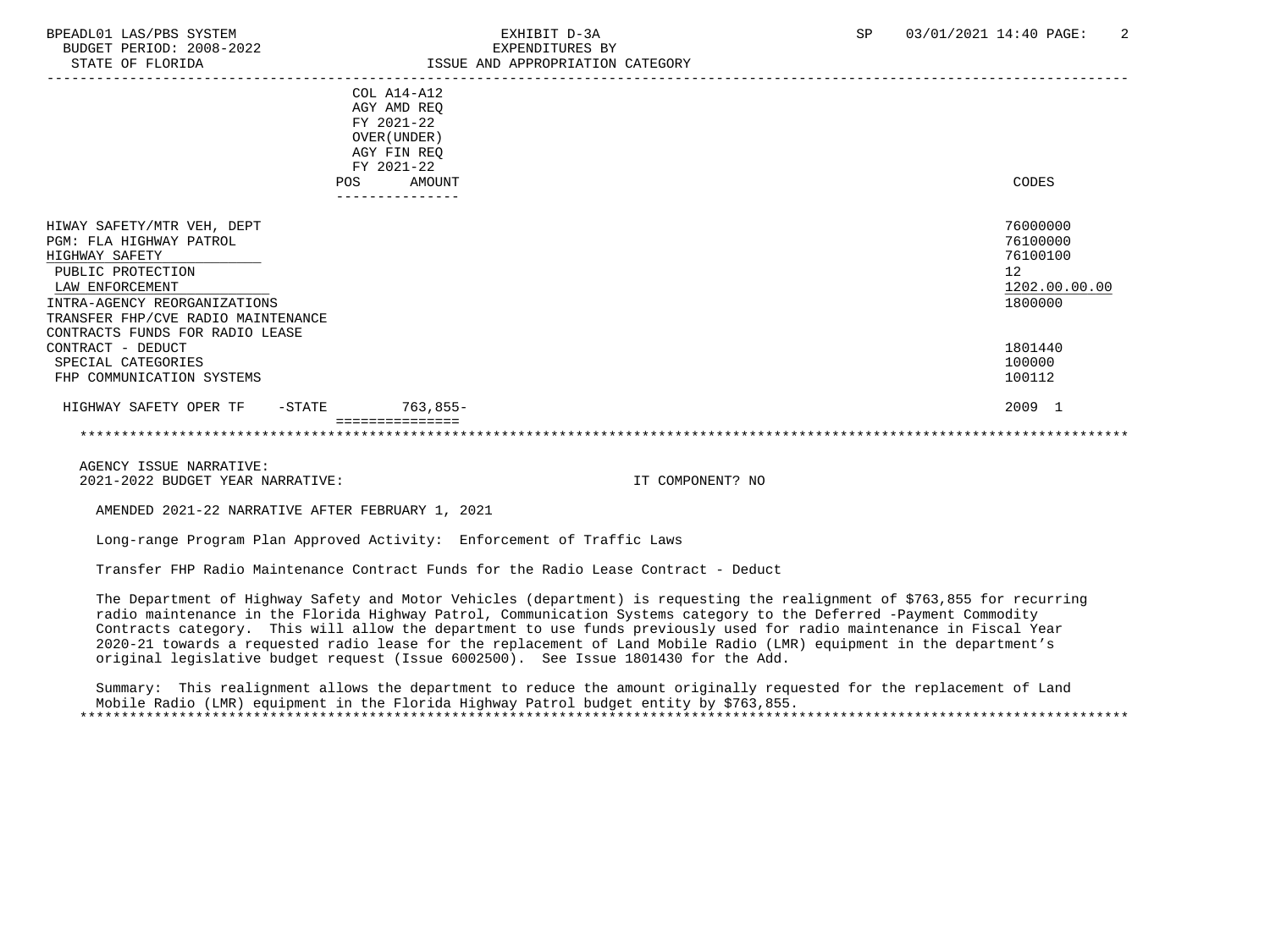|                                                                                                                                                                                                                                                      |           | COL A14-A12<br>AGY AMD REQ<br>FY 2021-22<br>OVER (UNDER)<br>AGY FIN REQ<br>FY 2021-22 |                                                                                                   |
|------------------------------------------------------------------------------------------------------------------------------------------------------------------------------------------------------------------------------------------------------|-----------|---------------------------------------------------------------------------------------|---------------------------------------------------------------------------------------------------|
|                                                                                                                                                                                                                                                      | POS       | AMOUNT                                                                                | CODES                                                                                             |
|                                                                                                                                                                                                                                                      |           | -------------                                                                         |                                                                                                   |
| HIWAY SAFETY/MTR VEH, DEPT<br>PGM: FLA HIGHWAY PATROL<br>HIGHWAY SAFETY<br>PUBLIC PROTECTION<br>LAW ENFORCEMENT<br>PROGRAM PLAN SUPPORT<br>LAW ENFORCEMENT RADIO SYSTEM<br>REPLACEMENT EQUIPMENT<br>SPECIAL CATEGORIES<br>DEFERRED-PAY COM CONTRACTS |           |                                                                                       | 76000000<br>76100000<br>76100100<br>12<br>1202.00.00.00<br>6000000<br>6002500<br>100000<br>105280 |
| GENERAL REVENUE FUND                                                                                                                                                                                                                                 | $-$ STATE | 1,816,782-                                                                            | 1000 1                                                                                            |
|                                                                                                                                                                                                                                                      |           |                                                                                       |                                                                                                   |

Long-Range Program Plan Approved Activity: Enforcement of Traffic Laws

## LAW ENFORCEMENT RADIO SYSTEM REPLACEMENT EQUIPMENT

 The department is seeking recurring funding of \$6,000,000 from the General Revenue Fund to replace the existing Land Mobile Radio (LMR) equipment currently being used by Florida Highway Patrol law enforcement officers.

 The department proposes to enter into a lease agreement for the procurement of P25 capable portable and mobile radios which will be dually compatible with both the existing State Law Enforcement Radio System Enhanced (SLERS) Emergency Digital Access Communications System (EDACS) and any future P25 standards-based SLERS radio system.

 A one-time capital expenditure to purchase radio equipment outright would require an expenditure of \$38,238,000 and eventually result in the FHP continuing to manage aging equipment. The department proposes instead, to transition to a leasing model, in which the FHP can mitigate the hardship caused by one-time up-front radio equipment costs and operationalize the radio equipment procurement. Utilizing a leasing model will allow the radio equipment to be refreshed in a regular and timely manner to ensure the safety of future generations of Troopers.

 The existing Land Mobile Radio (LMR) equipment in use by Florida Highway Patrol (FHP) Troopers is beyond its end of life. Although a maintenance agreement with the equipment provider is in place, there is much uncertainty with regards to the future of that agreement as the current State Law Enforcement Radio System (SLERS) contract is set to expire in July of 2021. Add to that uncertainty, parts for the current radios are becoming scarce, making the prospect of being able to continue to maintain the aging mission critical equipment even less likely in the very near future.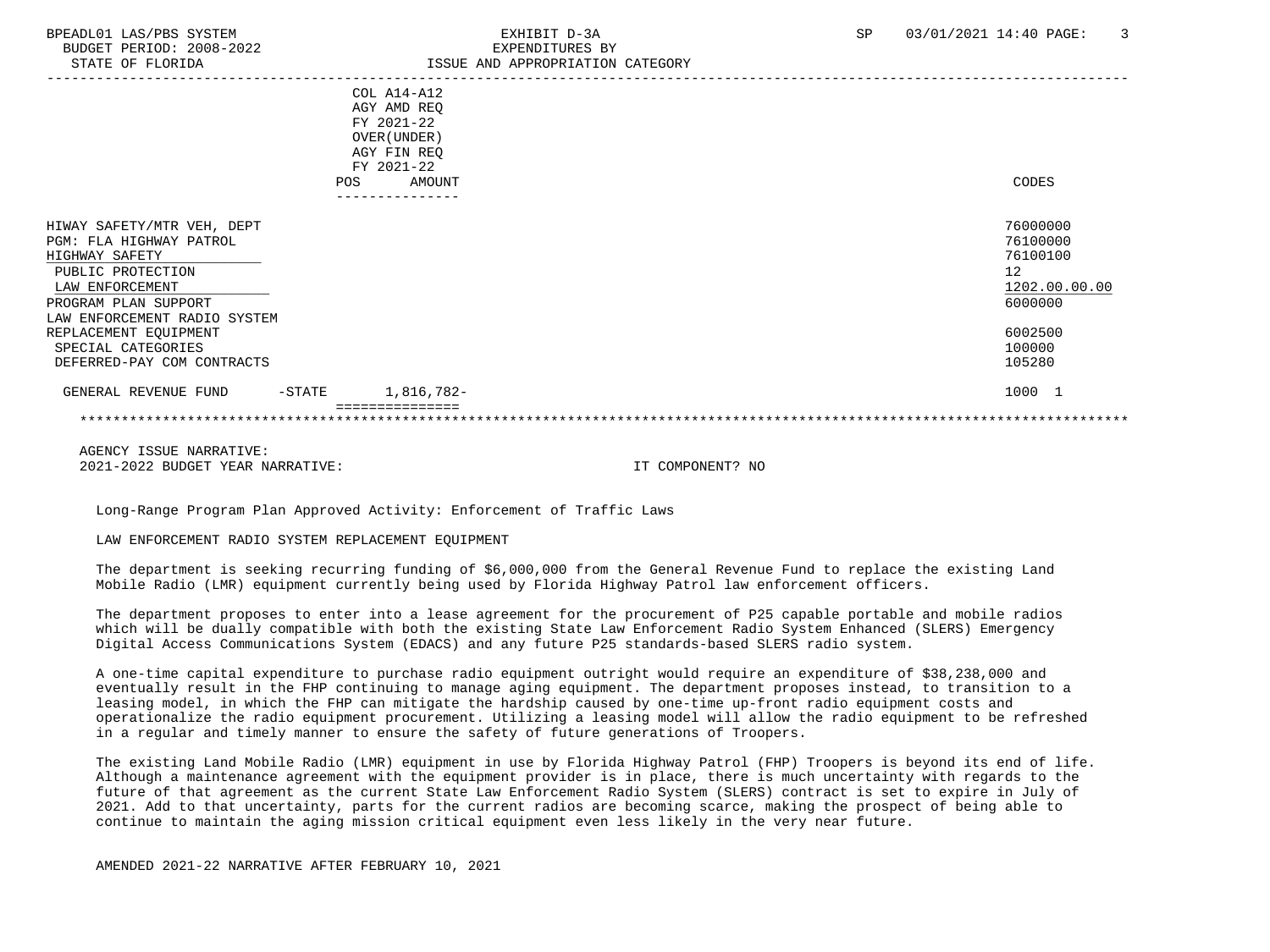|                              | $COL A14 - A12$<br>AGY AMD REO |                                                                                                                            |               |
|------------------------------|--------------------------------|----------------------------------------------------------------------------------------------------------------------------|---------------|
|                              | FY 2021-22                     |                                                                                                                            |               |
|                              | OVER (UNDER)                   |                                                                                                                            |               |
|                              | AGY FIN REO                    |                                                                                                                            |               |
|                              | FY 2021-22                     |                                                                                                                            |               |
|                              | AMOUNT<br>POS                  |                                                                                                                            | CODES         |
|                              |                                |                                                                                                                            |               |
| HIWAY SAFETY/MTR VEH, DEPT   |                                |                                                                                                                            | 76000000      |
| PGM: FLA HIGHWAY PATROL      |                                |                                                                                                                            | 76100000      |
| HIGHWAY SAFETY               |                                |                                                                                                                            | 76100100      |
| PUBLIC PROTECTION            |                                |                                                                                                                            | 12            |
| LAW ENFORCEMENT              |                                |                                                                                                                            | 1202.00.00.00 |
| PROGRAM PLAN SUPPORT         |                                |                                                                                                                            | 6000000       |
| LAW ENFORCEMENT RADIO SYSTEM |                                |                                                                                                                            |               |
| REPLACEMENT EOUIPMENT        |                                |                                                                                                                            | 6002500       |
|                              |                                | The Department has reduced the total request for the Law Enforcement Radio System Replacement Equipment in the FHP budget  |               |
|                              |                                | entity by \$1,816,782 from \$6,000,000 to \$4,183,218. The decrease is the result of realigning existing radio maintenance |               |
|                              |                                | funds in both the Florida Highway Patrol and Commercial Vehicle Enforcement budget entities totaling \$862,151 and         |               |
|                              |                                | receiving a new quote for the replacement of Land Mobile Radio (LMR) equipment which is \$954,631 less than the quote      |               |

originally provided.

 \*\*\*\*\*\*\*\*\*\*\*\*\*\*\*\*\*\*\*\*\*\*\*\*\*\*\*\*\*\*\*\*\*\*\*\*\*\*\*\*\*\*\*\*\*\*\*\*\*\*\*\*\*\*\*\*\*\*\*\*\*\*\*\*\*\*\*\*\*\*\*\*\*\*\*\*\*\*\*\*\*\*\*\*\*\*\*\*\*\*\*\*\*\*\*\*\*\*\*\*\*\*\*\*\*\*\*\*\*\*\*\*\*\*\*\*\*\*\*\*\*\*\*\*\*\*\* TOTAL: LAW ENFORCEMENT 1202.00.00 COLORED 1202.00.00 COLORED 1202.00.00 COLORED 1202.00.00 BY FUND TYPE

 GENERAL REVENUE FUND............ 1,816,782- 1000 ===============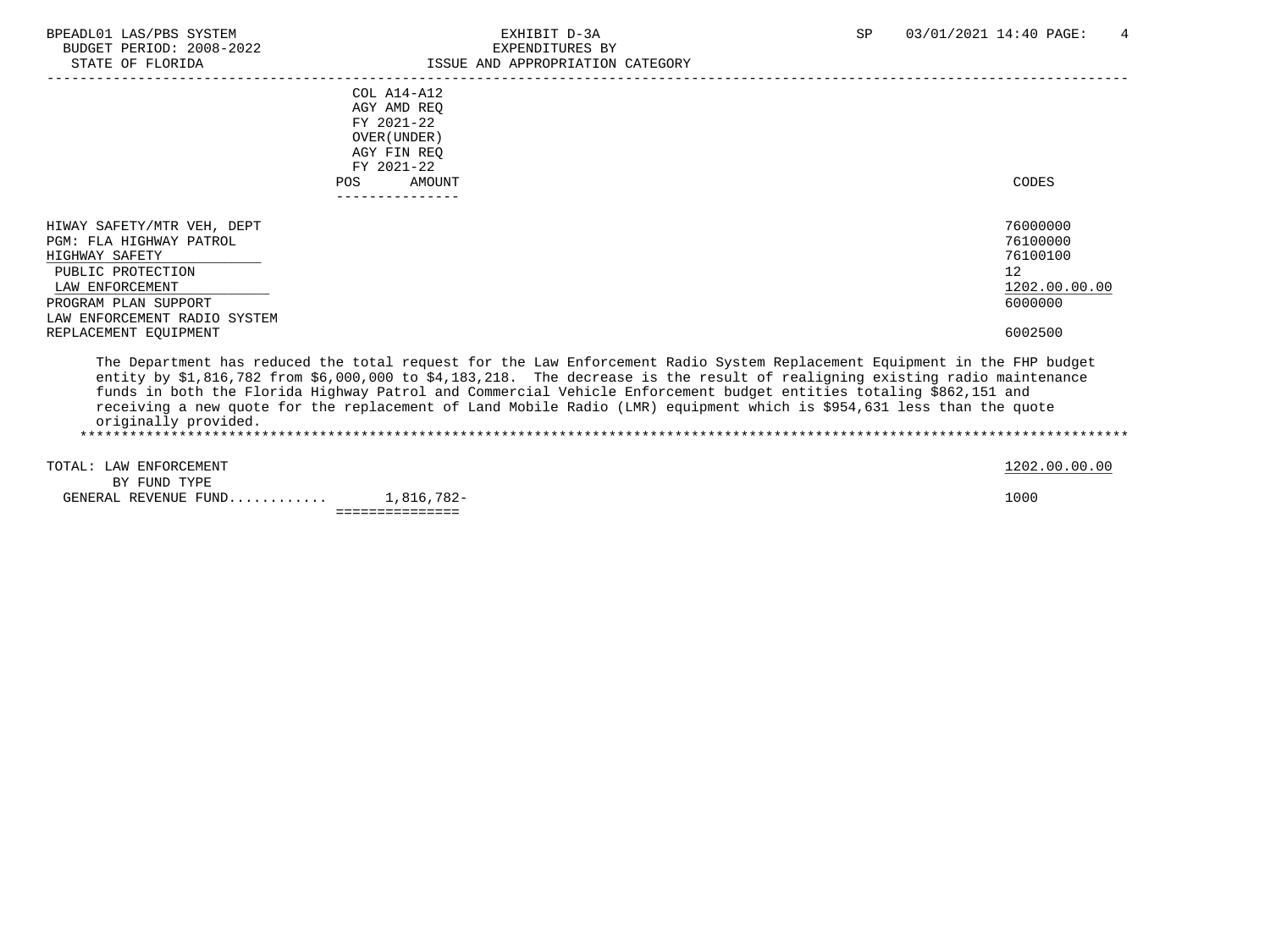| STATE OF FLORIDA                                                                                                                                                                                                                    | ISSUE AND APPROPRIATION CATEGORY                                                                       |                                                                    |
|-------------------------------------------------------------------------------------------------------------------------------------------------------------------------------------------------------------------------------------|--------------------------------------------------------------------------------------------------------|--------------------------------------------------------------------|
|                                                                                                                                                                                                                                     | COL A14-A12<br>AGY AMD REQ<br>FY 2021-22<br>OVER (UNDER)<br>AGY FIN REQ<br>FY 2021-22<br>AMOUNT<br>POS | CODES                                                              |
|                                                                                                                                                                                                                                     |                                                                                                        |                                                                    |
| HIWAY SAFETY/MTR VEH, DEPT<br>PGM: FLA HIGHWAY PATROL<br>COMMERCIAL VEHICLE ENFORCE<br>PUBLIC PROTECTION<br>LAW ENFORCEMENT<br>INTRA-AGENCY REORGANIZATIONS<br>TRANSFER FHP/CVE RADIO MAINTENANCE<br>CONTRACT FUNDS FOR RADIO LEASE |                                                                                                        | 76000000<br>76100000<br>76100600<br>12<br>1202.00.00.00<br>1800000 |
| CONTRACT - ADD                                                                                                                                                                                                                      |                                                                                                        | 1801430                                                            |
| SPECIAL CATEGORIES<br>DEFERRED-PAY COM CONTRACTS                                                                                                                                                                                    |                                                                                                        | 100000<br>105280                                                   |
| HIGHWAY SAFETY OPER TF<br>$-$ STATE                                                                                                                                                                                                 | 98,296                                                                                                 | 2009 1                                                             |
|                                                                                                                                                                                                                                     | ===============                                                                                        |                                                                    |

AMENDED 2021-22 NARRATIVE AFTER FEBRUARY 10, 2021

Long-range Program Plan Approved Activity: Commercial Vehicle Inspections Performed

Transfer FHP Radio Maintenance Contract Funds for the Radio Lease Contract - Add

 The Department of Highway Safety and Motor Vehicles (department) is requesting the realignment of \$98,296 for recurring radio maintenance in the Commercial Vehicle Enforcement, Contracted Services category to the Deferred -Payment Commodity Contracts category. This will allow the department to use funds previously used for radio maintenance in Fiscal Year 2020-21 towards a requested radio lease for the replacement of Land Mobile Radio (LMR) equipment in the department's original legislative budget request (Issue 6002500). See Issue 1801430 for the Deduct.

 Summary: This realignment allows the department to reduce the amount originally requested for the replacement of Land Mobile Radio (LMR) equipment in the Florida Highway Patrol budget entity by \$98,296. \*\*\*\*\*\*\*\*\*\*\*\*\*\*\*\*\*\*\*\*\*\*\*\*\*\*\*\*\*\*\*\*\*\*\*\*\*\*\*\*\*\*\*\*\*\*\*\*\*\*\*\*\*\*\*\*\*\*\*\*\*\*\*\*\*\*\*\*\*\*\*\*\*\*\*\*\*\*\*\*\*\*\*\*\*\*\*\*\*\*\*\*\*\*\*\*\*\*\*\*\*\*\*\*\*\*\*\*\*\*\*\*\*\*\*\*\*\*\*\*\*\*\*\*\*\*\*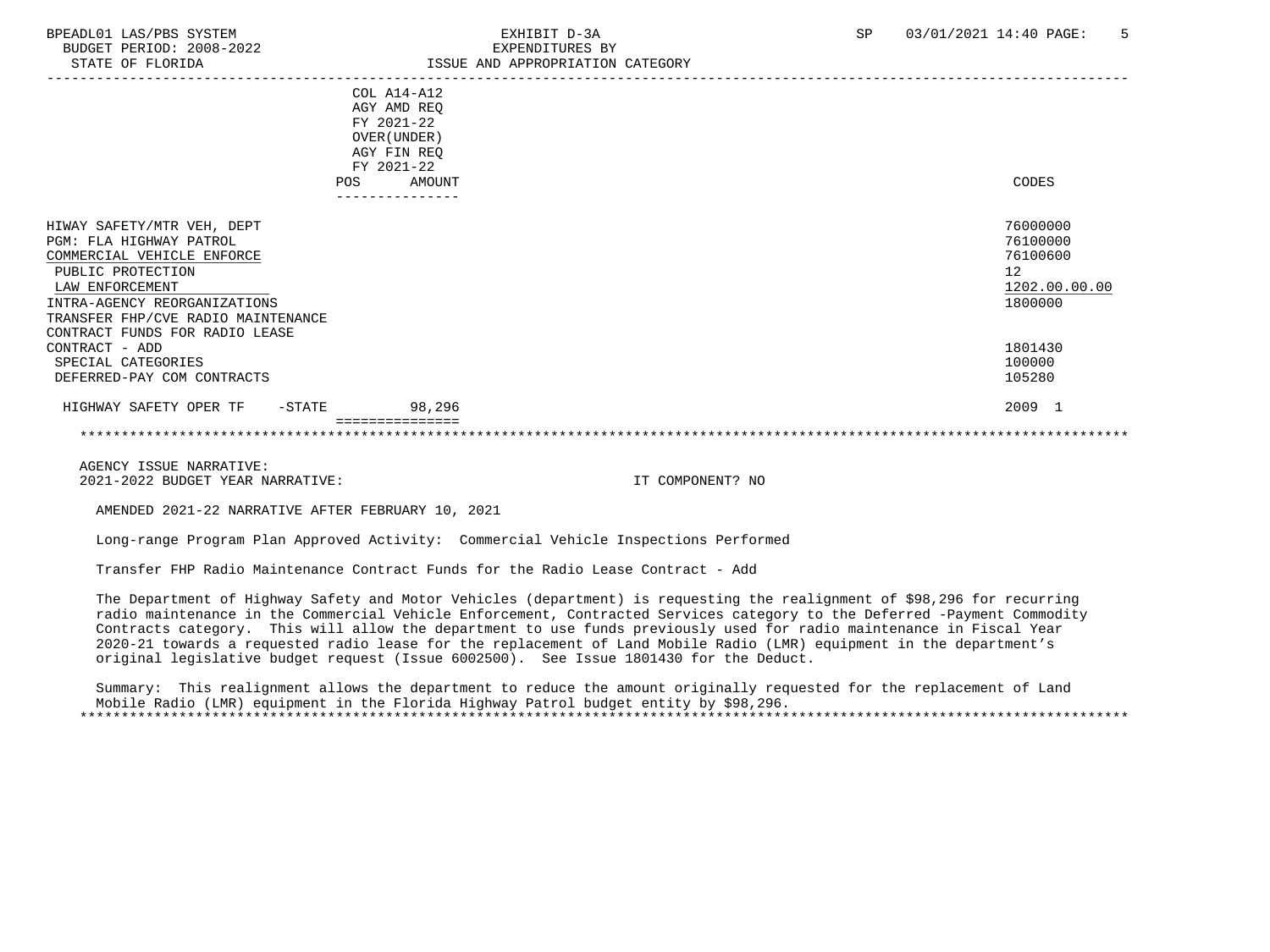| STATE OF FLORIDA                                                                                                                                                                                  | ISSUE AND APPROPRIATION CATEGORY                         |                                                                    |
|---------------------------------------------------------------------------------------------------------------------------------------------------------------------------------------------------|----------------------------------------------------------|--------------------------------------------------------------------|
|                                                                                                                                                                                                   | COL A14-A12<br>AGY AMD REQ<br>FY 2021-22<br>OVER (UNDER) |                                                                    |
|                                                                                                                                                                                                   | AGY FIN REQ<br>FY 2021-22                                |                                                                    |
|                                                                                                                                                                                                   | POS<br>AMOUNT                                            | CODES                                                              |
| HIWAY SAFETY/MTR VEH, DEPT<br>PGM: FLA HIGHWAY PATROL<br>COMMERCIAL VEHICLE ENFORCE<br>PUBLIC PROTECTION<br>LAW ENFORCEMENT<br>INTRA-AGENCY REORGANIZATIONS<br>TRANSFER FHP/CVE RADIO MAINTENANCE |                                                          | 76000000<br>76100000<br>76100600<br>12<br>1202.00.00.00<br>1800000 |
| CONTRACTS FUNDS FOR RADIO LEASE<br>CONTRACT - DEDUCT<br>SPECIAL CATEGORIES<br>CONTRACTED SERVICES                                                                                                 |                                                          | 1801440<br>100000<br>100777                                        |
| HIGHWAY SAFETY OPER TF<br>$-$ STATE                                                                                                                                                               | 98,296-                                                  | 2009 1                                                             |
|                                                                                                                                                                                                   | ===============                                          |                                                                    |

AMENDED 2021-22 NARRATIVE AFTER FEBRUARY 10, 2021

Long-range Program Plan Approved Activity: Commercial Vehicle Inspections Performed

Transfer FHP Radio Maintenance Contract Funds for the Radio Lease Contract - Deduct

 The Department of Highway Safety and Motor Vehicles (department) is requesting the realignment of \$98,296 for recurring radio maintenance in the Commercial Vehicle Enforcement, Contracted Services category to the Deferred -Payment Commodity Contracts category. This will allow the department to use funds previously used for radio maintenance in Fiscal Year 2020-21 towards a requested radio lease for the replacement of Land Mobile Radio (LMR) equipment in the department's original legislative budget request (Issue 6002500). See Issue 1801430 for the Add.

 Summary: This realignment allows the department to reduce the amount originally requested for the replacement of Land Mobile Radio (LMR) equipment in the Florida Highway Patrol budget entity by \$98,296. \*\*\*\*\*\*\*\*\*\*\*\*\*\*\*\*\*\*\*\*\*\*\*\*\*\*\*\*\*\*\*\*\*\*\*\*\*\*\*\*\*\*\*\*\*\*\*\*\*\*\*\*\*\*\*\*\*\*\*\*\*\*\*\*\*\*\*\*\*\*\*\*\*\*\*\*\*\*\*\*\*\*\*\*\*\*\*\*\*\*\*\*\*\*\*\*\*\*\*\*\*\*\*\*\*\*\*\*\*\*\*\*\*\*\*\*\*\*\*\*\*\*\*\*\*\*\*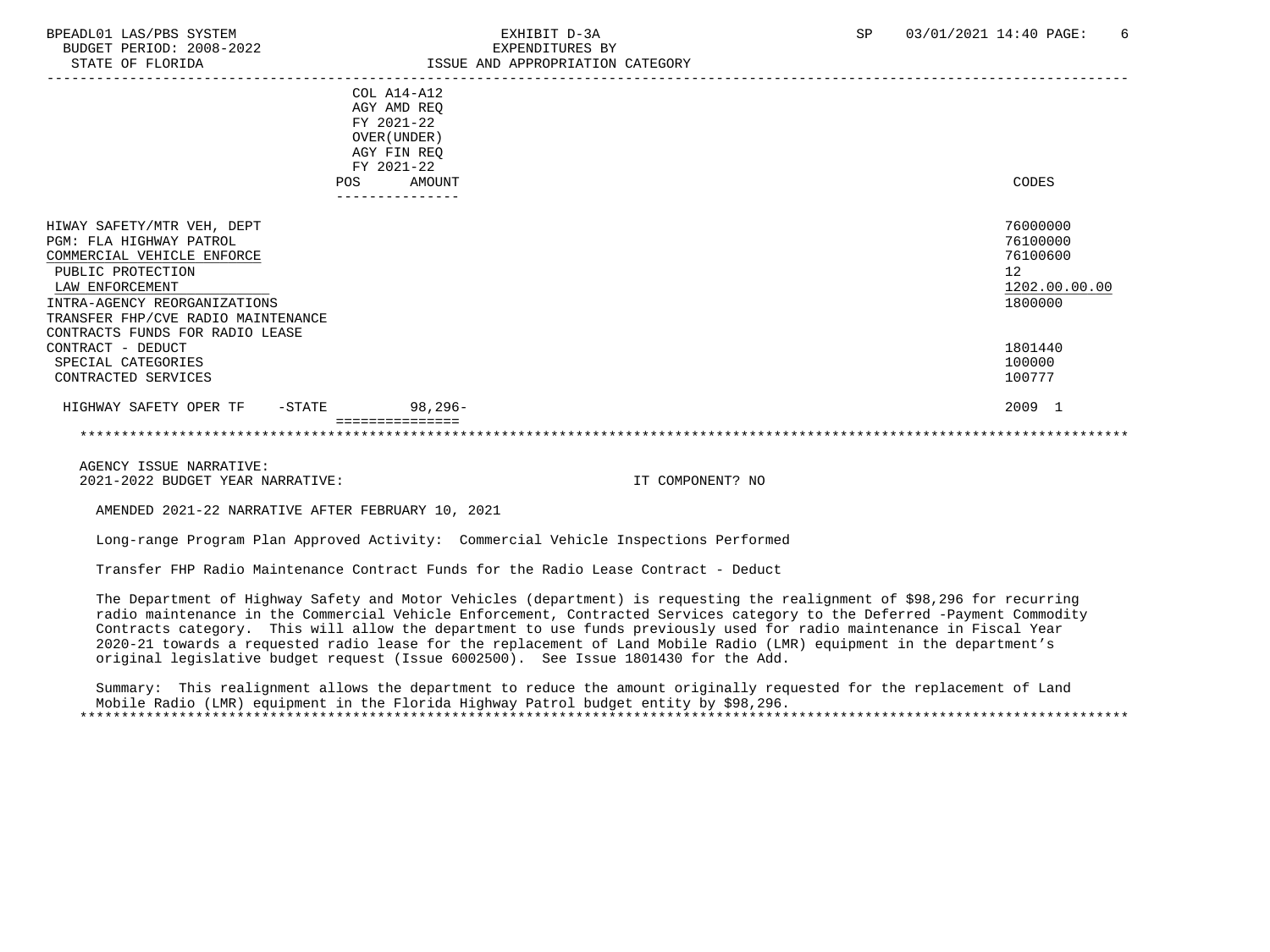| STATE OF FLORIDA     | =============<br>ISSUE AND APPROPRIATION CATEGORY |       |
|----------------------|---------------------------------------------------|-------|
|                      | COL A14-A12                                       |       |
|                      | AGY AMD REQ                                       |       |
|                      | FY 2021-22                                        |       |
|                      | OVER (UNDER )                                     |       |
|                      | AGY FIN REQ                                       |       |
|                      | FY 2021-22                                        |       |
|                      | AMOUNT<br>POS.                                    | CODES |
|                      |                                                   |       |
| TOTAL: REPORT        |                                                   |       |
| BY FUND TYPE         |                                                   |       |
| GENERAL REVENUE FUND | 1,816,782-                                        | 1000  |
|                      | ----------------                                  |       |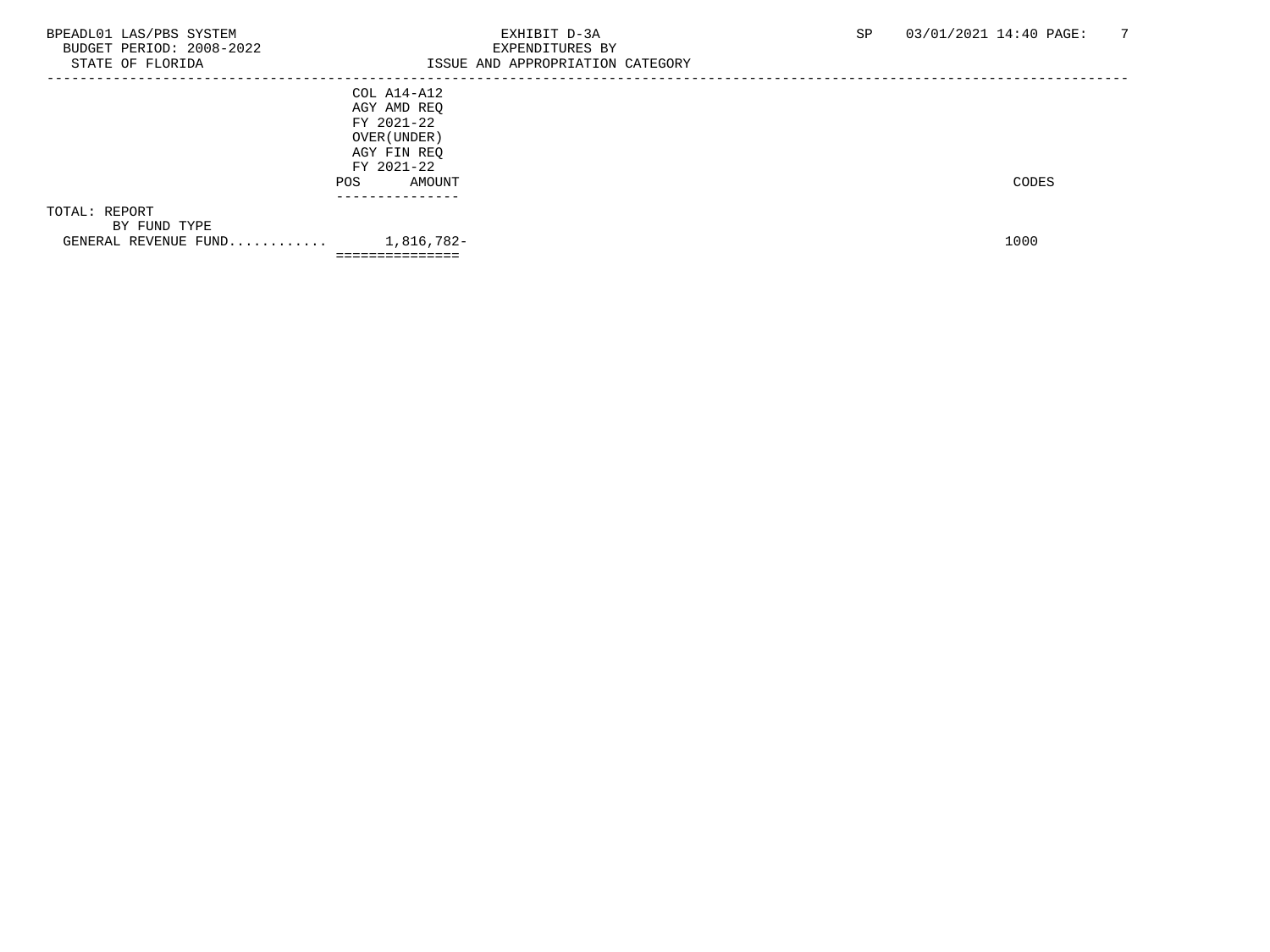\*\*\*\*\*\*\*\*\*\*\*\*\*\*\*\*\*\*\*\*\*\*\*\*\*\*\*\*\*\*\*\*\*\*\*\*\*\*\*\*\*\*\*\*\*\*\*\*\*\*\*\*\*\*\*\*\*\*\*\*\*\*\*\*\*\*\*\*\*\*\*\*\*\*\*\*\*\*\*\*\*\*\*\*\*\*\*\*\*\*\*\*\*\*\*\*\*\*\*\*\*\*\*\*\*\*\*\*\*\*\*\*\*\*\*\*\*\*\*\*\*\*\*\*\*\*\*\*\*\*\* \* BPEADL01 STATISTICAL INFORMATION 03/01/2021 14:40:39 \* \* BUDGET PERIOD: 2008-2022 EXHIBIT A, D AND D-3A LIST REQUEST AWH 76 SP \* \* COMPILE DATE: 09/16/2015 COMPILE TIME: 09:40:41 PAGE: 1 \* \*\*\*\*\*\*\*\*\*\*\*\*\*\*\*\*\*\*\*\*\*\*\*\*\*\*\*\*\*\*\*\*\*\*\*\*\*\*\*\*\*\*\*\*\*\*\*\*\*\*\*\*\*\*\*\*\*\*\*\*\*\*\*\*\*\*\*\*\*\*\*\*\*\*\*\*\*\*\*\*\*\*\*\*\*\*\*\*\*\*\*\*\*\*\*\*\*\*\*\*\*\*\*\*\*\*\*\*\*\*\*\*\*\*\*\*\*\*\*\*\*\*\*\*\*\*\*\*\*\*\* SAVE INITIALS: AWH SAVE DEPARTMENT: 76 SAVE ID: LAST \* ------------------------------------------------------------------------------------------------------------------------------- \* SELECT CODES AND ACCUMULATION LEVELS WHERE ALLOWED. WHEN NO CODE IS SELECTED, ALL CODES WILL BE REPORTED. ITEMIZATION OF EXPENDITURE:  $\overline{10E}$  accumulation level: 0 (1=OPER/FCO, 2=IOE, 0=MERGED)  $MERGE$  GROUPS  $(Y/N): Y$ BUDGET ENTITY OR GROUP/ACCUMULATION LEVEL (DEP, DIV, BUR, SUB, LBE, MRG):  $*$  1-7: LBE  $*$  $*$  8-14:  $*$  $*$  15-21:  $*$  $*$  22-27: \* \* EXCLUDE: \*  $\star$   $\star$  \* PROGRAM COMPONENT/ACCUMULATION LEVEL (1, 2, 3, 4 OR 5 FOR 2, 4, 6, 8 OR 10 DIGITS, 6=MERGE POLICY, 0=MERGED): \*  $\star$  5  $\star$  $\star$   $\star$ APPROPRIATION CATEGORY OR GROUP/ACCUMULATION LEVEL (1=MAJOR, 2=MINOR, 0=MERGED):  $\star$  2  $\star$  $\star$   $\star$ FUND GROUPS SET: OR FUND: THE SOURCE IDENTIFIER: MERGE FSI (Y/N): N  $FCO (Y/N): Y$  FTE  $(Y/N): Y$  SALARY RATE  $(Y/N): Y$  \* ------------------------------------------------------------------------------------------------------------------------------- \* ISSUE CODE OR GROUP/ACCUMULATION LEVEL (1, 2 OR 3 FOR 1, 3 OR 7 CHARACTERS, 0=MERGED):  $\star$  3  $\star$  $\star$   $\star$  \* REPORT OPTION: 1 COLUMN SELECTION: A14-A12 CODES \* \* 1=EAD REPORT \* 2=SCHEDULE IV/IT ISSUES REPORT COLUMNS WITH CALCULATION DIFFERENCE ONLY (Y/N): N THAT EXCEED: 3=STATEWIDE ISSUES 4=SCHEDULE VIIIA ISSUES SCHEDULE VIIIA ISSUES SPREADSHEET (Y/N): N \* \* \* LEVELS OF TOTALS: (N=NO TOTAL, L=LINE TOTAL, T=BY FUND TYPE, D=BY DETAIL FUND, B=BY DETAIL FUND AND FUND TYPE, \* G=FUND GROUP LINE TOTALS, E=BY DETAIL FUND AND FUND GROUP) \* RUN: T ITEM OF EXP: N GROUP: N DEPARTMENT: N DIVISION: N BUREAU: N \* \* SUB-BUREAU: N LBE: T POLICY AREA: N PROG COMP: T D3A SUM ISSUE: N D3A DETAIL ISSUE: L \* MAJOR APP CAT: N MINOR APP CAT: D \* \* APPROPRIATION CATEGORY TITLES: S (S=SHORT, L=LONG) REPORT SEQUENCE: DEPT/BUDGET ENTITY: N A=ALPHABETICAL PROGRAM COMPONENT: N N=NUMERICAL \* ------------------------------------------------------------------------------------------------------------------------------- \* DEPARTMENT NARRATIVE SET:<br>BUDGET ENTITY NARRATIVE SET: PROGRAM COMPONENT NARRATIVE (Y/N): N \* \* \* ISSUE/ACTIVITY NARRATIVE SET: A1 PRIORITY ISSUE NARRATIVE SET (1-9): \*  $\star$   $\star$  \* INCLUDE POSITION DATA (Y/N): Y \* \* \* INCLUDE COLUMN CODES  $(Y/N): Y$  \* \* \* OUTPUT FORMAT: L PAGE BREAKS: ISC \* \* L=LANDSCAPE (IOE, GRP, DEP, DIV, REPORT HEADING: EXHIBIT D-3A \* \* P=PORTRAIT BUR, SUB, LBE, PRC, EXPENDITURES BY \* SIS, ISC) ISSUE AND APPROPRIATION CATEGORY \* ------------------------------------------------------------------------------------------------------------------------------- \*